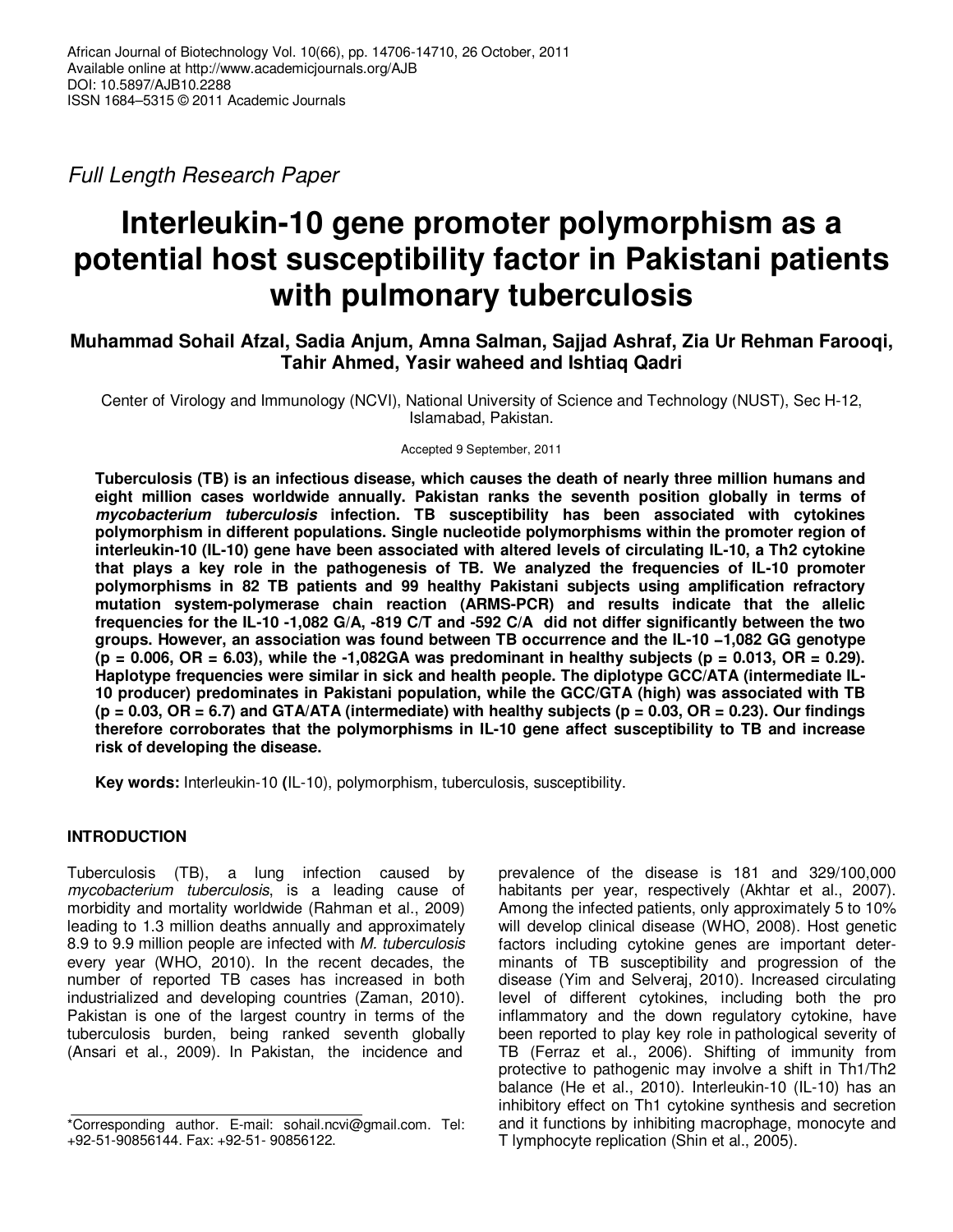**Table 1.** Primers used in the study and their amplicon size.

| Polymorphism/Allele location              | <b>Primer</b>             | <b>Sequence</b>              | <b>Product Size (bp)</b> |  |
|-------------------------------------------|---------------------------|------------------------------|--------------------------|--|
|                                           | Common primer (antisense) | 5'-cagtgccaactgagaatttgg-3'  |                          |  |
| $-1082$                                   | Primer G (sense)          | 5'-ctactaaggcttctttgggag-3'  | 258                      |  |
|                                           | Primer G (sense)          | 5'-actactaaggcttctttgggaa-3' |                          |  |
| $-819$ <sup>*</sup> / $-592$ <sup>*</sup> | Common Primer (antisense) | 5'- aggatgtgttccaggctcct-3'  | 233                      |  |
|                                           | Primer C (sense)          | 5'-cccttgtacaggtgatgtaac-3'  |                          |  |
|                                           | Primer T (sense)          | 5'-acccttgtacaggtgatgtaat-3' |                          |  |
| Internal control                          | Primer 1                  | 5'-gccttcccaaccattcectta-3'  | 429                      |  |
|                                           | Primer 2                  | 5'-tcacggatttctgttgtgtttc-3' |                          |  |

\*IL-10 -819 polymorphism is in linkage disequilibrium with -592 polymorphism; allele C at -819 is always present when at position -592 in allele C and allele T is always present when at position -592 in allele A.

According to recent report by Jamil et al. (2007), low level of IL-10 favors the immune response against the mycobacterium, while high levels are associated with disease progression. Therefore, the identification of host genes responsible for susceptibility and resistance to TB should provide a significant contribution for understanding the pathogenesis of the disease and may lead to the development of new prophylaxis and treatment strategies.

Single nucleotide polymorphisms (SNP) in the promoter or coding region of different cytokine genes may alter their transcriptional activation and results in differential cytokine production. Interindividual variations in IL- 10 production are genetically contributed by polymorphisms within the IL-10 promoter (Afzal et al., 2011). Three of these SNP found on the promoter region of IL-10 gene (- 1082 G/A, -819 C/T and -592 C/A) exhibit strong effect on IL-10 gene transcription. These SNP show linkage disequilibrium and three main haplotypes (GCC, ACC and ATA) segregate in most populations (Turner et al., 1997; D'Alfonso et al., 2000). These haplotypes are associated with high (GCC), intermediate (ACC) and low (ATA) expression of IL-10 (Turner et al., 1997). Moreover, IL-10 gene promoter polymorphic sites and frequencies vary among populations. Therefore, we investigated here the frequencies of the SNP of IL10 promoter region at -1082 G/A (rs1800870), -819 C/T (rs1800871) and -592 C/A (rs1800872) position and its possible association with the occurrence of TB in Pakistani population.

#### **MATERIALS AND METHODS**

#### **Patients and control**

For determining the association between IL-10 promoter polymorphisms and TB incidence, blood samples were collected from 82 pulmonary TB patients admitted in Sambli Sanitorium, Murree, TB hospital Rawalpindi, NCVI Diagnostic Lab Islamabad in

storage tubes coated with ethylene diamine tetraacetic acid (EDTA). TB was diagnosed on the basis of radiography, clinical presentation, positive smear test and *M. tuberculosis* culture. 99 healthy control subjects were enrolled in the study, none of whom had any history of TB. Patients and healthy volunteers were of same ethnicity and from the same geographical area. The study was approved by the Ethical Committee of NUST Center of Virology and Immunology (NCVI), Islamabad, Pakistan and written consent was obtained for each participant.

#### **DNA extraction**

Genomic DNA of both the patients and the healthy control subjects' venous blood samples was extracted using genomic DNA extraction kit (Gentra, USA) according to the manufacturer's protocol. Quantity of DNA was confirmed by Bio Photometer (Eppendorf, USA) and DNA was stored at -20°C.

#### **Genetic analysis**

The IL-10 promoter polymorphism at -1082 G/A, -819 C/T and -592 C/A position was genotyped by amplification refractory mutation system- polymerase chain reaction (ARMS-PCR) method as described by Perry et al. (1999). Two separate reactions were performed for each polymorphism. Each reaction contained a common anti-sense primer and one of the two allele-specific forward primers. PCR amplification was performed in 20 µl reaction volume containing 50 ng genomic DNA, 150 µM dNTP, 1 µl 10 pmol each primer, 2 mM  $MgCl<sub>2</sub>$  and 0.7 units of Taq polymerase in 1X reaction buffer with cycling conditions of 95°C for 5 min, followed by 35 cycles at 95°C for 40 s, 58°C for 45 s, 72°C for 50 s and finally for 7 min extension at 72°C. To ensure PCR success, an internal control region was amplified from the human growth hormone (Table 1). The amplified products were analyzed on 2% ethidium bromide stained agarose gel.

#### **Statistical analysis**

Statistical analysis was performed by Study Result Software Version 1.0.4 (CreoStat HB Frolunda, Sweden). The frequencies of alleles, genotypes and haplotypes of the IL-10 polymorphic sites in TB patient and healthy control groups were determined by counting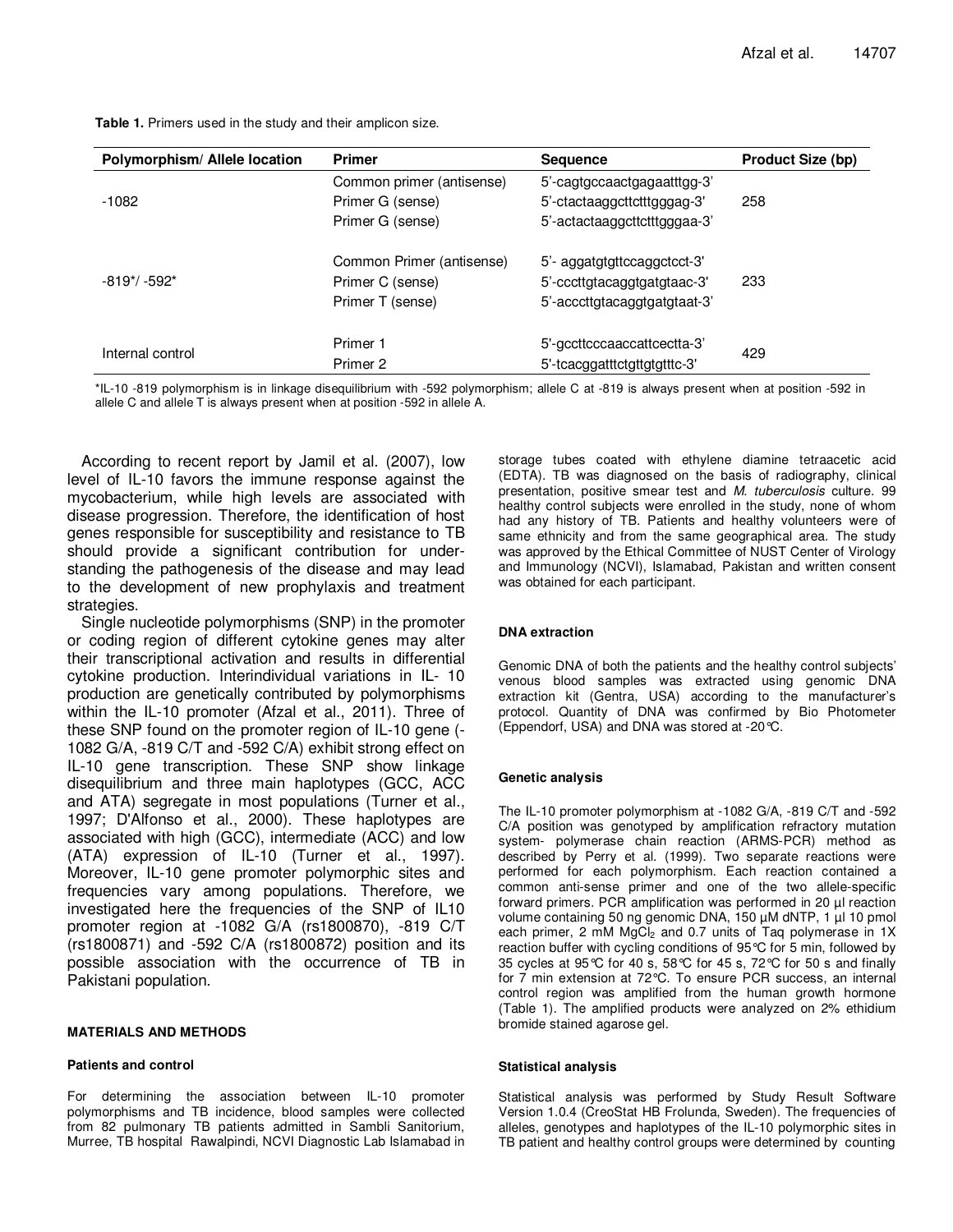| IL-10 locus             | <b>Control</b> | Frequency | <b>Patient</b> | <b>Frequency</b> | P-value*          | OR (CI95%)         |
|-------------------------|----------------|-----------|----------------|------------------|-------------------|--------------------|
|                         | (n = 99)       | (%)       | $(n = 82)$     | $(\%)$           | (Yates corrected) |                    |
| $-1082$ G/A             |                |           |                |                  |                   |                    |
| G/G                     | 3              | 3.03      | 13             | 15.9             | 0.006             | $6.03(1.52-20.01)$ |
| G/A                     | 92             | 92.93     | 65             | 79.2             | 0.013             | $0.29(0.10-0.70)$  |
| A/A                     | $\overline{4}$ | 4.04      | 4              | 4.9              | 0.784             |                    |
| <b>Allele Frequency</b> |                |           |                |                  |                   |                    |
| G                       | 98             | 49.49     | 91             | 55.5             |                   |                    |
| A                       | 100            | 50.51     | 73             | 44.5             | 0.256             |                    |
|                         |                |           |                |                  |                   |                    |
| 819C/T (592C/A)         |                |           |                |                  |                   |                    |
| $T/T$ (A/A)             | 15             | 15.15     | 6              | 7.3              | 0.101             |                    |
| $C/T$ ( $C/A$ )         | 81             | 81.82     | 74             | 90.3             | 0.108             |                    |
| $C/C$ $(C/C)$           | 3              | 3.03      | 2              | 2.4              | 0.809             |                    |
| <b>Allele frequency</b> |                |           |                |                  |                   |                    |
| T(A)                    | 111            | 56.06     | 86             | 52.4             |                   |                    |
|                         |                |           |                |                  | 0.491             |                    |
| C(C)                    | 87             | 43.94     | 78             | 47.6             |                   |                    |

**Table 2.** Frequencies of IL-10 promoter polymorphic sites in TB and healthy Pakistani population.

and compared by the χ2 or Fischer's exact test and p-values smaller than 0.05 were considered significant.

## **RESULTS**

## **Characteristics of patients**

Mean age for the patients and control was  $42.5 \pm 14.3$ and  $45.7 \pm 13.4$  years, respectively. Among the 82 patients, 59 were males (43.4  $\pm$  15.1 years) and 23 were females (40.2  $\pm$  16.8 years). The control group consisted of 99 healthy subjects none of whom had any history of mycobacterium infection. There were 60 males (43. 9  $\pm$ 12.3 years) and 39 females (48.5  $\pm$  15.1 years) in the healthy group.

## **Genetic analysis**

In this study, the frequencies of alleles at -1082 G/A and −819 C/T polymorphic sites did not differ significantly between TB patients and healthy Pakistani subjects (Table 2). The heterozygous genotypes were predominant for both -1082 and -819 position at the IL-10 promoter. We also found that frequency of GG genotype at IL-10 −1082 polymorphic site was higher in TB patients then in the controls (16 vs. 3%, respectively), suggesting an association with TB susceptibility ( $p = 0.006$ , OR = 6.03); whereas the GA genotype was more common in healthy subjects than in TB patients (93 vs*.* 79%, respectively) suggesting a protective association with TB  $(p = 0.013, \text{ OR } = 0.29)$ . There was no association

between TB and −592 CC, CT or TT genotypes (Table 2). Our results suggest a lack of association of IL- 10 promoter GCC, ACC, GTA and ATA haplotypes with TB (Table 3). The inheritance of GTA haplotype (high producer) was about 9 and 11% in healthy and diseased subjects. In Pakistani local population, we already reported the prevalence of GTA haplotype (Afzal et al., 2011), which was previously only reported from China (Mok et al., 1998).

It was also observed that the frequency of the GCC/GTA diplotypes was higher in TB compared with healthy controls (12.2 vs. 2%, respectively), with a significant difference ( $p = 0.03$ , OR = 6.7), while the GTA/ATA diplotypes were lower in TB compared with healthy controls (3.66 vs. 14.4%, respectively) and a significant difference ( $p = 0.03$ , OR = 0.23) was also observed (Table 3). There was, however, no significant association found in GTA/GTA, GCC/ACC, GCC/ATA and ACC/ATA diplotypes in controls and TB. We did not find any GCC/GCC, GTA/ACC and ATA/ATA haplotypes inherited in our local Pakistani population (Table 3). All the SNPs studied followed the Hardy Weinberg equilibrium.

## **DISCUSSION**

Single nucleotide polymorphism in number of candidate genes have been linked to relatively increased risk of *M. tuberculosis* infection (Hill, 1998). IL-10, a T regulatory cytokine seems to have a pivotal role during the chronic/latent stages of TB. With its increased production, it plays a potentially central role in promoting reactivation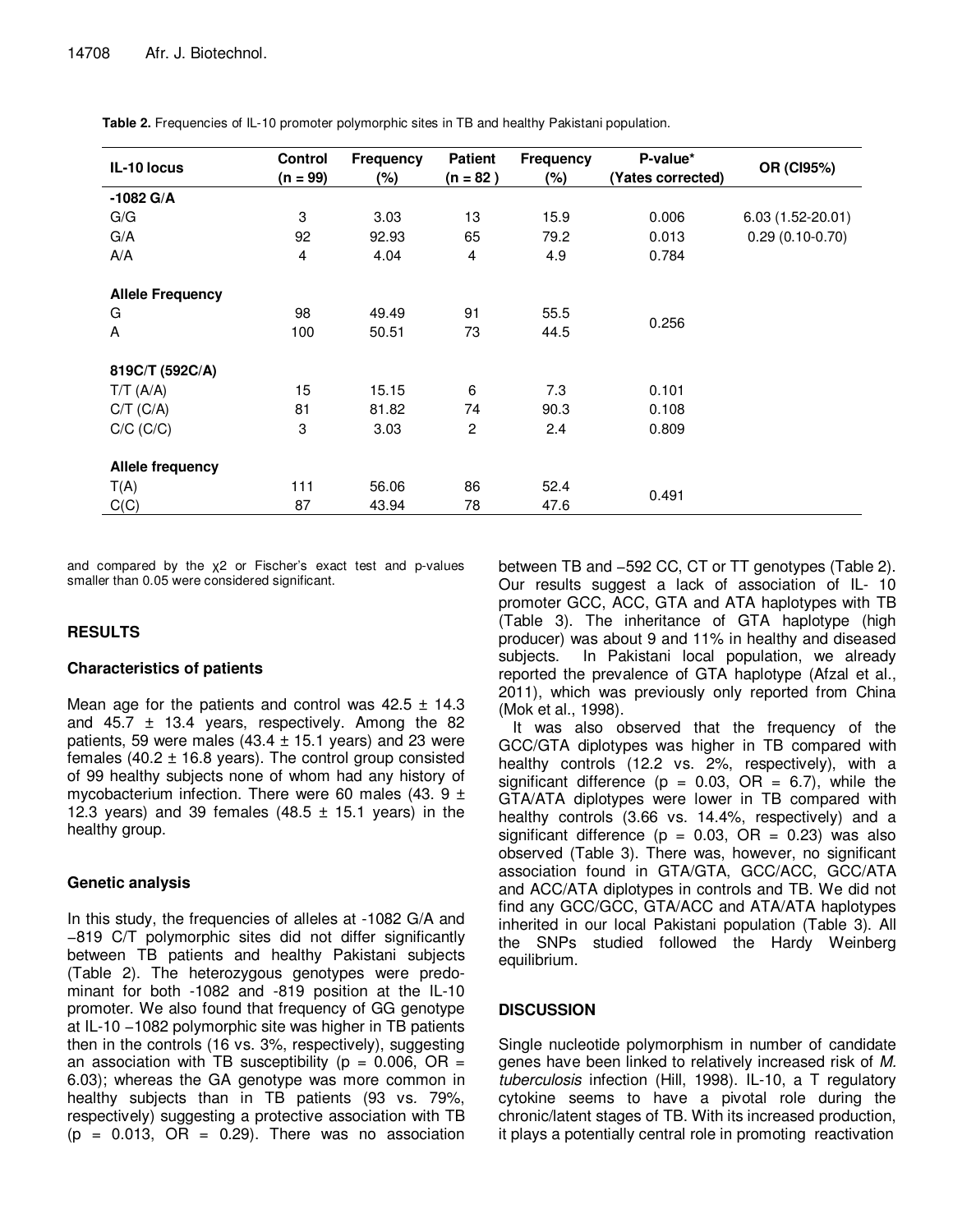| IL-10 locus               | <b>Control</b><br>$(n = 99)$ | <b>Frequency</b><br>(%) | <b>Patient</b><br>(n = 82 ) | <b>Frequency</b><br>$(\%)$ | P-value<br>(Yates corrected) | OR (CI95%)        |
|---------------------------|------------------------------|-------------------------|-----------------------------|----------------------------|------------------------------|-------------------|
| <b>Haplotypes</b>         |                              |                         |                             |                            |                              |                   |
| GCC (high)                | 83                           | 41.92                   | 72                          | 43.9                       | 0.704                        |                   |
| GTA (high)                | 18                           | 9.09                    | 19                          | 11.6                       | 0.435                        |                   |
| ACC (intermediate)        | 4                            | 2.02                    | 5                           | 3.1                        | 0.532                        |                   |
| ATA (low)                 | 93                           | 46.97                   | 68                          | 41.4                       | 0.293                        |                   |
| <b>Diplotypes</b>         |                              |                         |                             |                            |                              |                   |
| GCC/GTA (high)            | $\overline{4}$               | 2.02                    | 10                          | 12.2                       | 0.03                         | $6.7(1.1 - 16)$   |
| GTA/GTA (high)            |                              | 1.01                    | 3                           | 3.66                       | 0.227                        |                   |
| GCC/ACC<br>(intermediate) | 3                            | 3.03                    | 1                           | 1.22                       | 0.409                        |                   |
| GCC/ATA<br>(intermediate) | 74                           | 75.76                   | 61                          | 74.39                      | 0.830                        |                   |
| GTA/ATA (intermediate)    | 14                           | 14.14                   | 3                           | 3.66                       | 0.03                         | $0.23(0.06-0.83)$ |
| ACC/ATA (low)             | 4                            | 4.04                    | 4                           | 4.88                       | 0.785                        |                   |

**Table 3.** Relationship between IL10 haplotypes, diplotypes and TB.

of TB (Turner et al., 2002). Modulation of T-cell responses by IL-10 influences the host susceptibility to TB (Fortsch et al., 2000). So determining the IL-10 polymorphism that is involved in its differential production may be beneficial for predicting the probability of disease occurrence. Studies so far done for the association of IL-10 polymorphism with TB shows ambiguous results. In the polymorphism association study, we investigated the significance of the relationship between IL-10 gene promoter polymorphism at -1082 G/A, -819 C/T and 592 C/A and susceptibility to TB in local Pakistani population. When studied independently, there was no significant association between all three investigated IL-10 polymorphic alleles (-1082 A/G, -819 C/T, and -592 A/C) and TB as in the previous report from Pakistan by Ansari et al. (2009). In other recent reports by Mosaad et al. (2010) and Akgunes et al. (2011), IL-10 -1082 G/A alleles showed no association with TB (Mosaad et al., 2010; Akgunes et al., 2011), while in Tunisian population, it showed significant association with TB susceptibility (Ben-Selma et al., 2011). However, analysis of genotypes from this study showed that *-1082 GG* genotype (homozygous *G* allele) was susceptible to TB ( $p = 0.002$ ). Previous investigations showed that *IL-10 -1082 G/A* polymorphism was associated with TB in the Hong Kong Chinese (Tso et al., 2005), Colombian (Henao et al., 2006), Spanish (López-Maderuelo et al., 2003), Turkish (Akgunes et al., 2011; Oral et al., 2006; Ates et al., 2008), Cambodian (Delgado et al., 2002), but not in the Tunisian (Ben-Selma et al., 2011), Iranian (Amirzargar et al., 2004), West African (Thye et al., 2009), Macedonian (Trajkov et al., 2009), Gambian (Bellamy et al., 1998), Spanish (López-Maderuelo et al., 2003) and a separate study from Korean population (Shin et al., 2005). Another independent studies from Korean (Shin et al., 2005), Spanish (López-Maderuelo et al., 2003) and Turkish (Akgunes et al., 2011) populations showed that *IL-10 - 592 A/C* promoter polymorphism was found to have significant association with TB susceptibility.

Our results show that IL-10 haplotypes were not significantly different between patients and controls. In contrast to this report, it has been previously reported that GCC (Ates et al., 2008; Ben-Selma et al., 2011), ACC (Ben-Selma et al., 2011; Ates et al., 2008; Trajkov et al., 2009) and ATC (Trajkov et al., 2009) are distributed differently between healthy controls and TB cases in different studies from different ethnic areas. However diplotypes analysis showed that individuals with *IL-10/GCC: GTA* diplotype was genetically predispose of developing TB (p = 0.006). *IL-10/ GTA: ATA* diplotype was more common in the controls then patients ( $p =$ 0.016) and the individuals with this genetic makeup have less tendency of developing TB. Previous data showed that *IL-10/GCC: GCC* or haplotype having G allele correlates with higher level of IL-10 after stimulation, which leads to the suppression of IFN-g, and hence favors development of TB (Turner et al., 1997; Tso et al., 2005). In our study, *IL-10/ GTA: ATA* (intermediate IL-10 production) was a preventive genotype from TB but Macedonians GCC/ATC (intermediate IL-10 production) have association with TB susceptibility (Trajkov et al., 2009).

Although the mechanism associated with change in gene expression due to polymorphism are still poorly understood, it is a well known fact that TB is partly under polygenic control. The genetic components, which are involved in host defense or susceptibility to TB encompass not only alleles of different genes and even on different chromosomes, but also genes environment interaction as well. Pattern of many of these